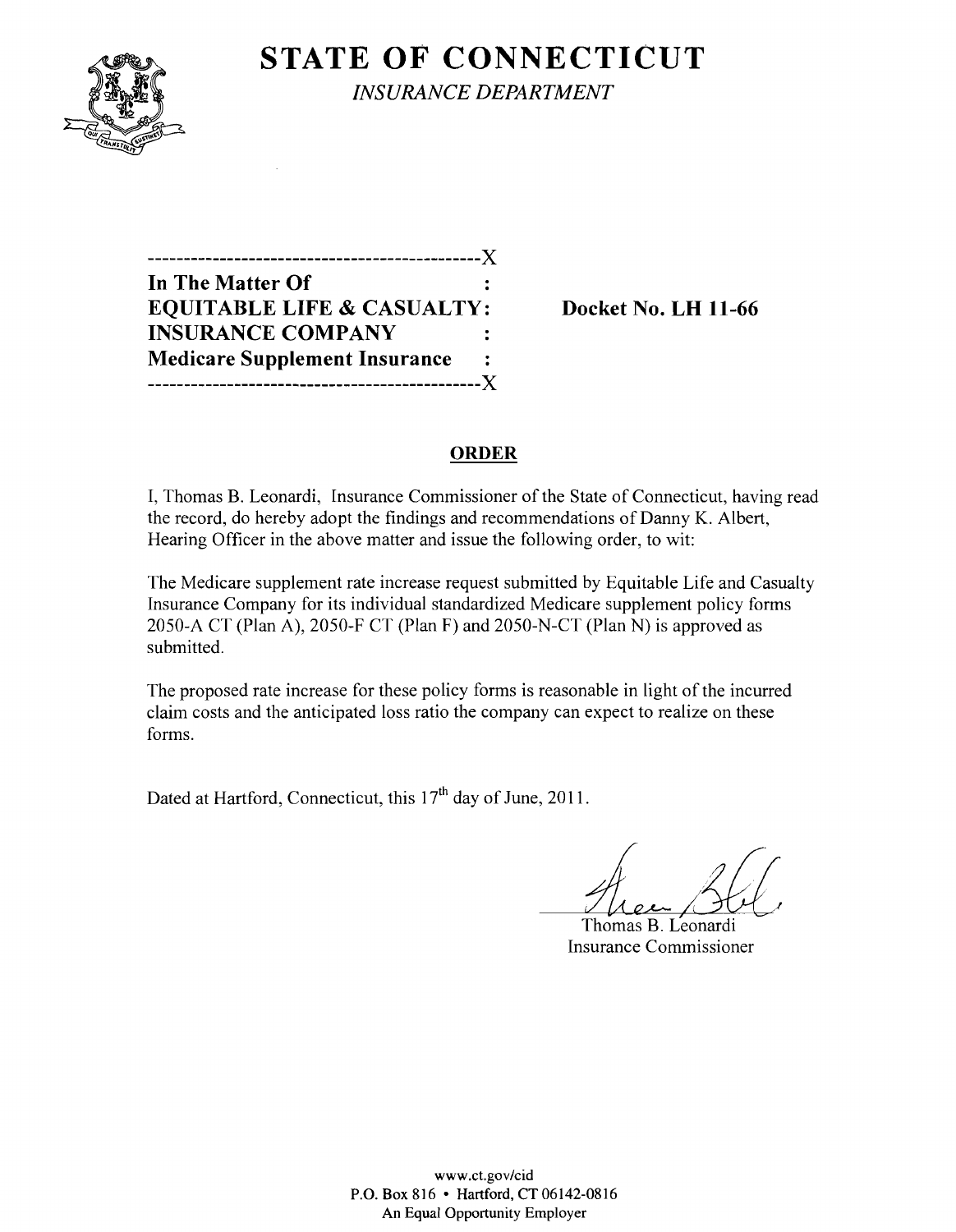

**STATE OF CONNECTICUT** *INSURANCE DEPARTMENT* 

In The Matter Of:  $\ddot{\cdot}$ **EQUITABLE LIFE & CASUALTY: INSURANCE COMPANY Medicare Supplement Insurance** ------------------------------------X

-------------------------X

**Docket No. LH 11-66** 

# **PROPOSED FINAL DECISION**

## 1. INTRODUCTION

The Insurance Commissioner of the State of Connecticut is empowered to review rates charged for individual and group Medicare supplement policies sold to any resident of this State who is eligible for Medicare. The source for this regulatory authority is contained in Chapter 700c and Section 38a-495a of the Connecticut General Statutes.

After due notice a hearing was held at the Insurance Department in Hartford on June 8, 2011 to consider whether or not the rate increase requested by Equitable Life  $&$  Casualty Insurance Company on its individual standardized Medicare supplement business should be approved.

No one from the general public attended the hearing.

Four company representatives participated in the hearing via speaker phone.

The hearing was conducted in accordance with the requirements of Section 38a-474, Connecticut General Statutes, the Uniform Administrative Procedures Act, Chapter 54 of the Connecticut General Statutes, and the Insurance Department Rules of Practice, Section 38a-8-1 et seq. of the Regulations of Connecticut State Agencies.

A Medicare supplement (or Medigap) policy is a private health insurance policy sold on an individual or group basis which provides benefits that are additional to the benefits provided by Medicare. For many years Medicare supplement policies have been highly regulated under both state and federal law to protect the interests of persons eligible for Medicare who depend on these policies to provide additional coverage for the costs of health care.

Effective December 1,2005, Connecticut amended its program of standardized Medicare supplement policies in accordance with Section 38a-495a of the Connecticut General Statutes, and Sections 38a-495a-l through 38a-495a-21 of the Regulations of Connecticut Agencies. This program, which conforms to federal requirements, provides that all insurers offering Medicare supplement policies for sale in the state must offer the basic "core" package of benefits known as Plan A. Insurers may also offer anyone or more of eleven other plans (Plans B through L).

> www.ct.gov/cid P.O. Box 816 • Hartford, CT 06142-0816 An Equal Opportunity Employer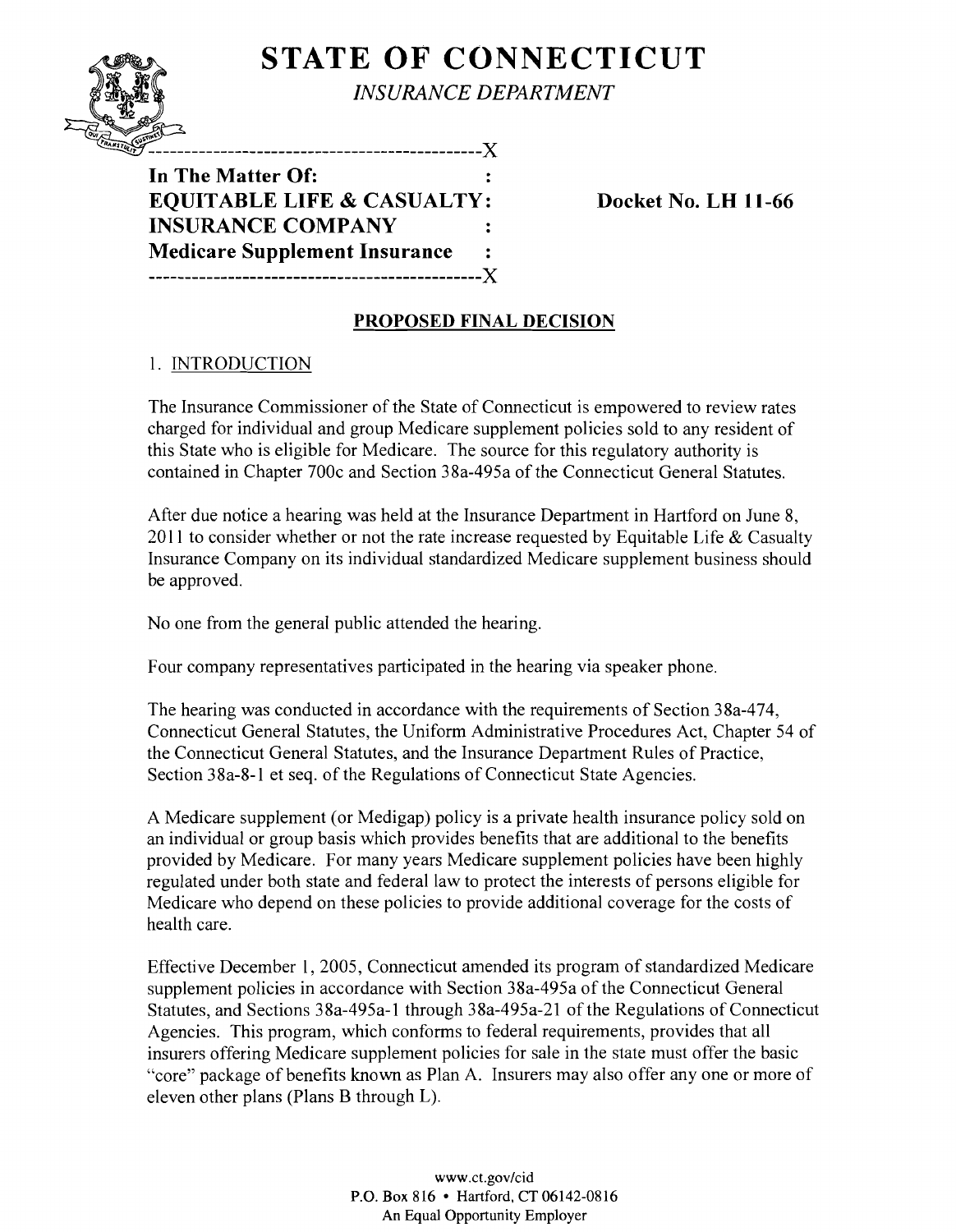Effective January 1, 2006, in accordance with Section 38a-495c of the Connecticut General Statutes (as amended by Public Act 05-20) premiums for all Medicare supplement policies in the state must use community rating. Rates for Plans A through L must be computed without regard to age, gender, previous claims history or the medical condition of any person covered by a Medicare supplement policy or certificate.

The statute provides that coverage under Plan A through L may not be denied on the basis of age, gender, previous claims history or the medical condition of any covered person. Insurers may exclude benefits for losses incurred within six months from the effective date of coverage based on a pre-existing condition.

Effective October 1, 1998, carriers that offer Plan B or Plan C must make these plans as well as Plan A, available to all persons eligible for Medicare by reason of disability.

Insurers must also make the necessary arrangements to receive notice of all claims paid by Medicare for their insureds so that supplemental benefits can be computed and paid without requiring insureds to file claim forms for such benefits. This process of direct notice and automatic claims payment is commonly referred to as "piggybacking" or "crossover".

Sections 38a-495 and 38a-522 of the Connecticut General Statutes, and Section 38a-495a-10 of the Regulations of Connecticut Agencies, state that individual and group Medicare supplement policies must have anticipated loss ratios of 65% and 75%, respectively. Under Sections 38a-495-7 and 38a-495a-1 0 of the Regulations of Connecticut Agencies, filings for rate increases must demonstrate that actual and expected losses in relation to premiums meet these standards, and anticipated loss ratios for the entire future period for which the requested premiums are calculated to provide coverage must be expected to equal or exceed the appropriate loss ratio standard.

Section 38a-473 of the Connecticut General Statutes provides that no insurer may incorporate in its rates for Medicare supplement policies factors for expenses that exceed 150% of the average expense ratio for that insurer's entire written premium for all lines of health insurance for the previous calendar year.

## II. **FINDING OF FACT**

After reviewing the exhibits entered into the record of this proceeding, and utilizing the experience, technical competence and specialized knowledge of the Insurance Department, the undersigned makes the following findings of fact:

1. Equitable Life & Casualty Insurance Company requested a  $6\%$  rate increase for its individual standardized Medicare supplement policy form 2050 for Plans A, F and N.